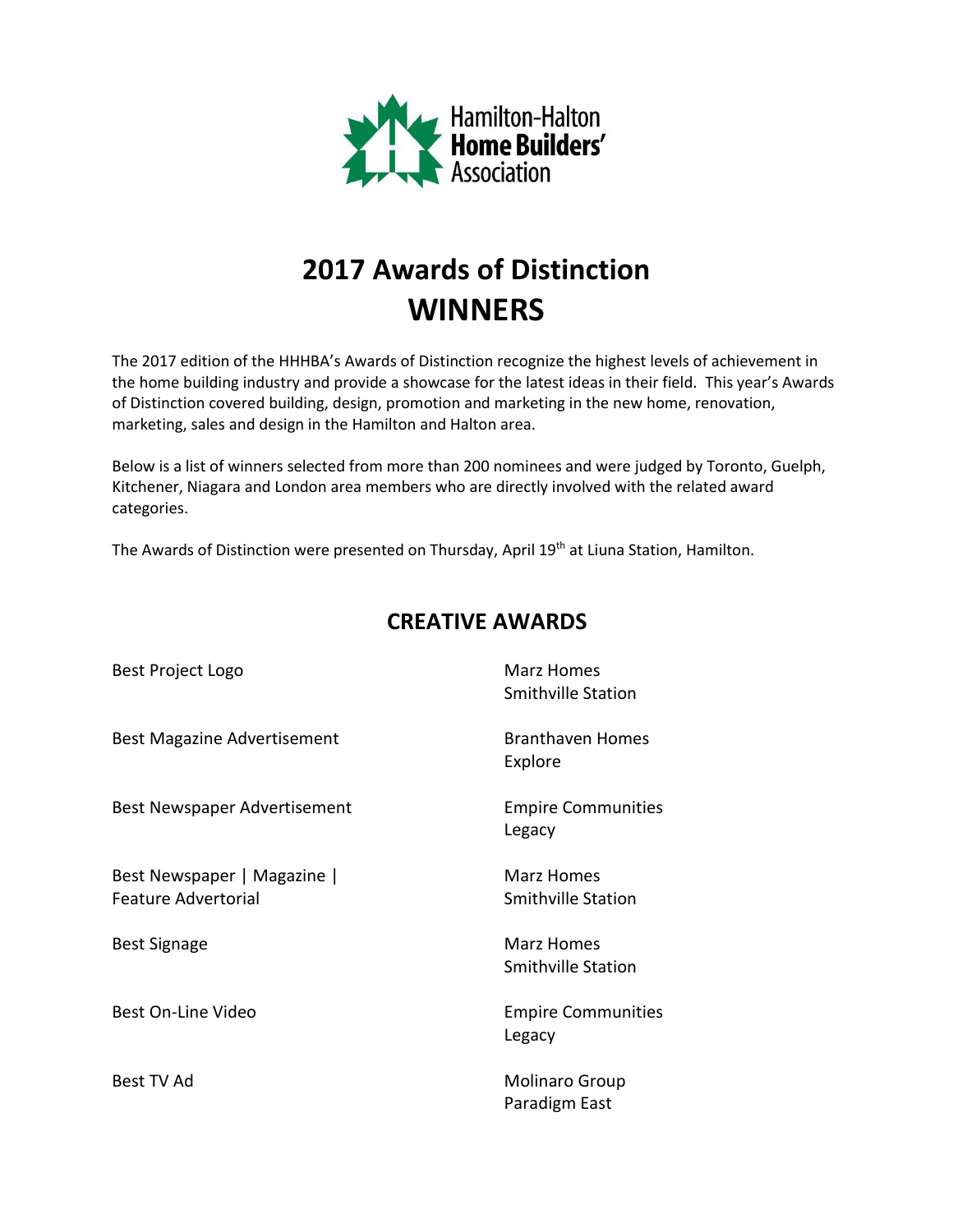Best Social Media Campaign **Empire Communities** 

Best On-Site Sales & Marz Homes Marketing Package Smithville Station

Best Ingenuity in Marketing Marz Homes

Marketing Award of the Year **Empire Communities** 

Legacy

Best Website **Empire Communities** Legacy

Best Virtual Tour **Starward Homes** Scenic Trails

Community Marketing Strategy

Legacy

## **ACHIEVEMENT AWARDS**

| Professional Service Provider of the Year | <b>Sandler Training Hamilton</b>                                                             |
|-------------------------------------------|----------------------------------------------------------------------------------------------|
| Supplier of the Year                      | Turkstra Lumber                                                                              |
| Trade Company of the Year                 | <b>Shipway Stairs</b>                                                                        |
| Salesperson of the Year                   | Jennifer Costello, TFN Realty<br>For Empire Communities   Legacy                             |
| Sales Team of the Year                    | Marz Homes<br><b>Cortland Ancaster</b><br>Ana Baotic, Rob Cecchetti and<br>Margaret Uznanska |
| <b>Consumer Choice Award Low Volume</b>   | Marz Homes                                                                                   |
| Consumer Choice Award High Volume         | Losani Homes                                                                                 |

## **PRODUCT AWARDS**

| <b>Molinaro Group</b> |
|-----------------------|
| Paradigm              |
|                       |

Best Décor | Design Centre | Losani Homes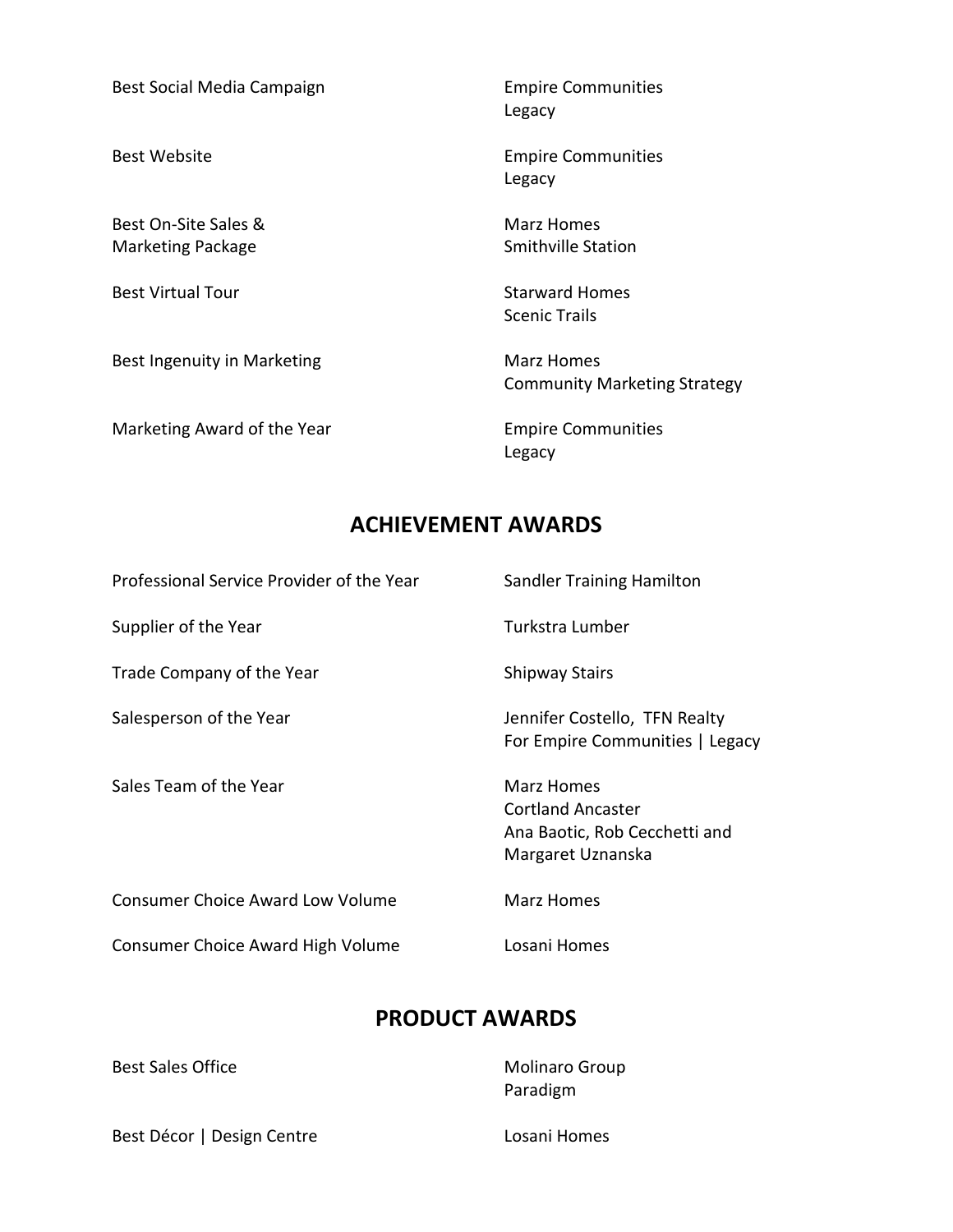Best Bathroom Concept **Molinaro** Group In a Mid-High Rise **Paradigm** 

Best Bathroom in a Home Sonoma Homes

Best Kitchen Concept in a Molinaro Group Mid-High Rise **Paradigm** 

Best Kitchen in a Home Sonoma Homes

Best Kitchen in a Home Letter Controller and Losani Homes Ltd. 2000 Square Feet & Over Vista Ridge | Westdale

Best Exterior Concept on a Adi Development Group

Best Exterior on a Home Sonoma Homes

Best Condominium Concept Starward Homes

Best Condominium Concept Starward Homes

Best Condominium Concept Starward Homes

Best Townhome | Semi-Detached Home Losani Homes Ltd.

Best Single Family Home Marz Homes

Best Single Family Home **Example 2** and Security 2 and Homes

Best Renovation \$25,000-\$50,000 Heartwood Renovations

Under 2000 Square Feet Style Town Collection Phase 2 13 Santa Barbara Lane

Under 2000 Square Feet Style Town Collection Phase 2 13 Santa Barbara Lane

Mid-High Rise The West | Condominiums at Stationwest

Under 2000 Square Feet Style Town Collection Phase 2 1 Santa Barbara Lane

Under 750 Square Feet Scenic Trails Condominium | The Chartwell

750 – 1200 Square Feet Scenic Trails Condominium | The Grayson

1200 Square Feet & Over Scenic Trails Condominium | The Spencer

Augusta | The Hogan

Under 2000 Square Feet South Coast Village | The Beachside

2000 Square Feet & Over Alayche Mountain | The Brookside

Chelsea